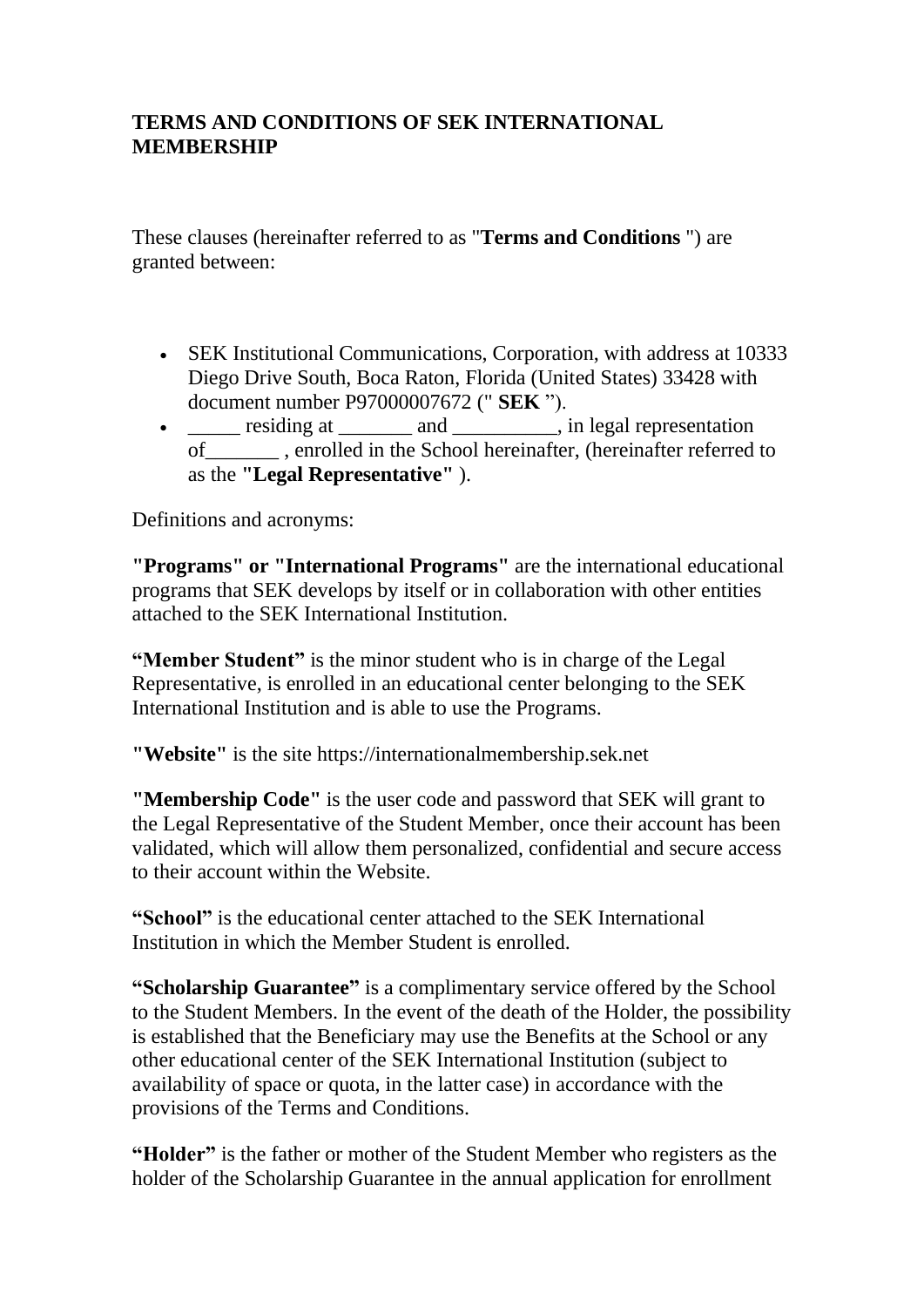or enrollment with the School. The maximum age admitted to being a Holder is sixty (60) years at the time of registration. The terms regarding the conditions to be a Holder are set out in clause five (5). The Holder shall sign these Terms and Conditions as Legal Representative.

**"Beneficiary"** is the Student Member enrolled in the School dependent on the Holder on the date of his death.

**"Benefits"** is the coverage of the tuition, tuition and meals of the Member Student during the school year, exclusively.

#### **1. Acceptance by the Legal Representative**

Prior to contracting any of the Programs, the Legal Representative must accept the Terms and Conditions as a necessary condition for the provision of those, remaining legally bound with SEK without the need for a written contract between them.

The Legal Representative will be subject to the Terms and Conditions, together with those complementary or accessory guidelines dictated by SEK made known to him through the Website or dictated by the entities that collaborate with SEK for the execution of the programs, as well as those that arise from the different national and international legal regulations whose application corresponds.

In addition to the Terms and Conditions, each Program may provide specific provisions by which those who use the Programs must abide. Said provisions may complement, modify, or delete part of the provisions of the Terms and Conditions, the conditions of the written contract prevailing at all times when it exists.

#### 1.1. Legal capacity to contract:

Only individuals with the capacity to act and who can validly issue their consent to enter into contracts may contract the Programs, as well as those who have the legal representation of minors or the disabled when the Programs are contracted to be used by them. Said Legal Representatives will be considered responsible for all acts carried out for the benefit of the minors or the incapacitated children under their charge.

The Legal Representative may also be a legal person, in which case they must act through a natural person with sufficient powers to contract on their behalf and to bind that person to the provisions of the Terms and Conditions; Likewise, if the Programs were contracted to be used by minors, the written consent of the persons who hold the parental authority of the Student Member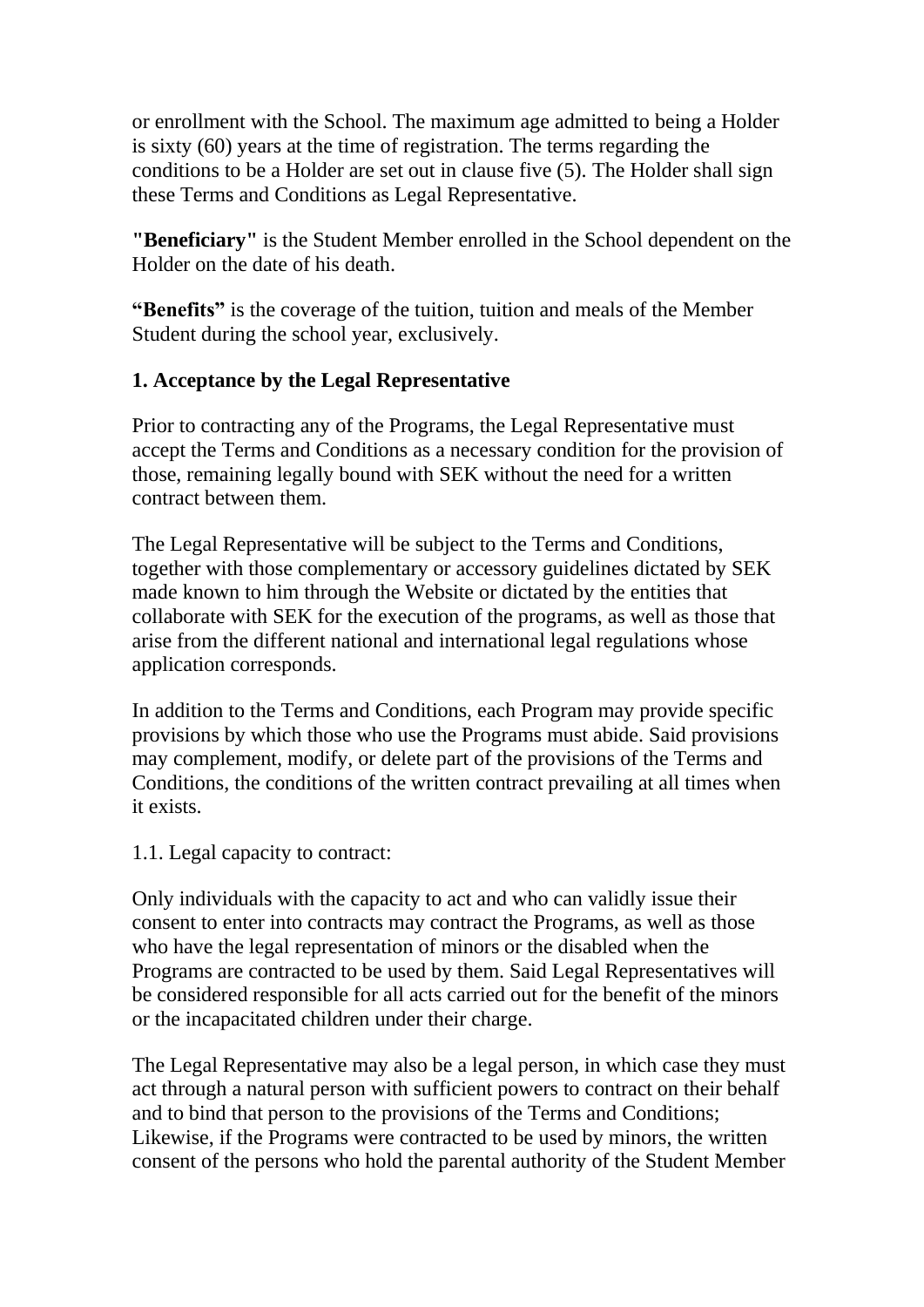must be obtained. If the natural person acting on behalf of the Legal Representative does not have such powers or acts more than them, it will be understood that he has also committed himself in a personal capacity, for which he will respond in such conditions against SEK and third parties.

1.2 Personal information:

For the purposes of contracting the Programs, the information provided by the Legal Representative must be reliable and will have the character of an affidavit. When the information provided is false or inaccurate, the Legal Representative will be considered to have breached the Terms and Conditions, being responsible for all damages suffered by SEK and/or any third party as a result of such lack of veracity.

It is the responsibility of the Legal Representative to keep the personal information provided to SEK up to date, and must immediately notify SEK of the changes produced in relation to it.

SEK reserves the right to request any proof and/or additional information in order to corroborate the data of the Legal Representative and/or the Student Member, as well as to temporarily or permanently suspend the services if said data could not be confirmed.

In all cases, the personal information provided by the Legal Representative to SEK will be subject to adequate treatment and preservation, in safeguarding its privacy in accordance with the applicable personal data protection regulations, as indicated in Clause 13 below.

# **2. Acceptance by SEK**

SEK reserves the right to accept or reject, at its sole discretion and without the need to invoke any cause, the requests for participation in the Programs that it receives from the eventual Legal Representatives. SEK reserves the right to not renew the Terms and Conditions of a certain Legal Representative at its sole discretion. It will be understood that the request of the Legal Representative regarding the Programs has been accepted and activated when he receives a written confirmation of said acceptance from SEK. Silence, the absence of notification to the Legal Representative or the express rejection of the request for services by SEK, will imply that there is no legal relationship between the Legal Representative and SEK with respect to said Program and, consequently, the nonexistence of any legal effect, the Legal Representative expressly waiving any judicial or extrajudicial claim that may take place from the said circumstance.

# **3. Membership Code**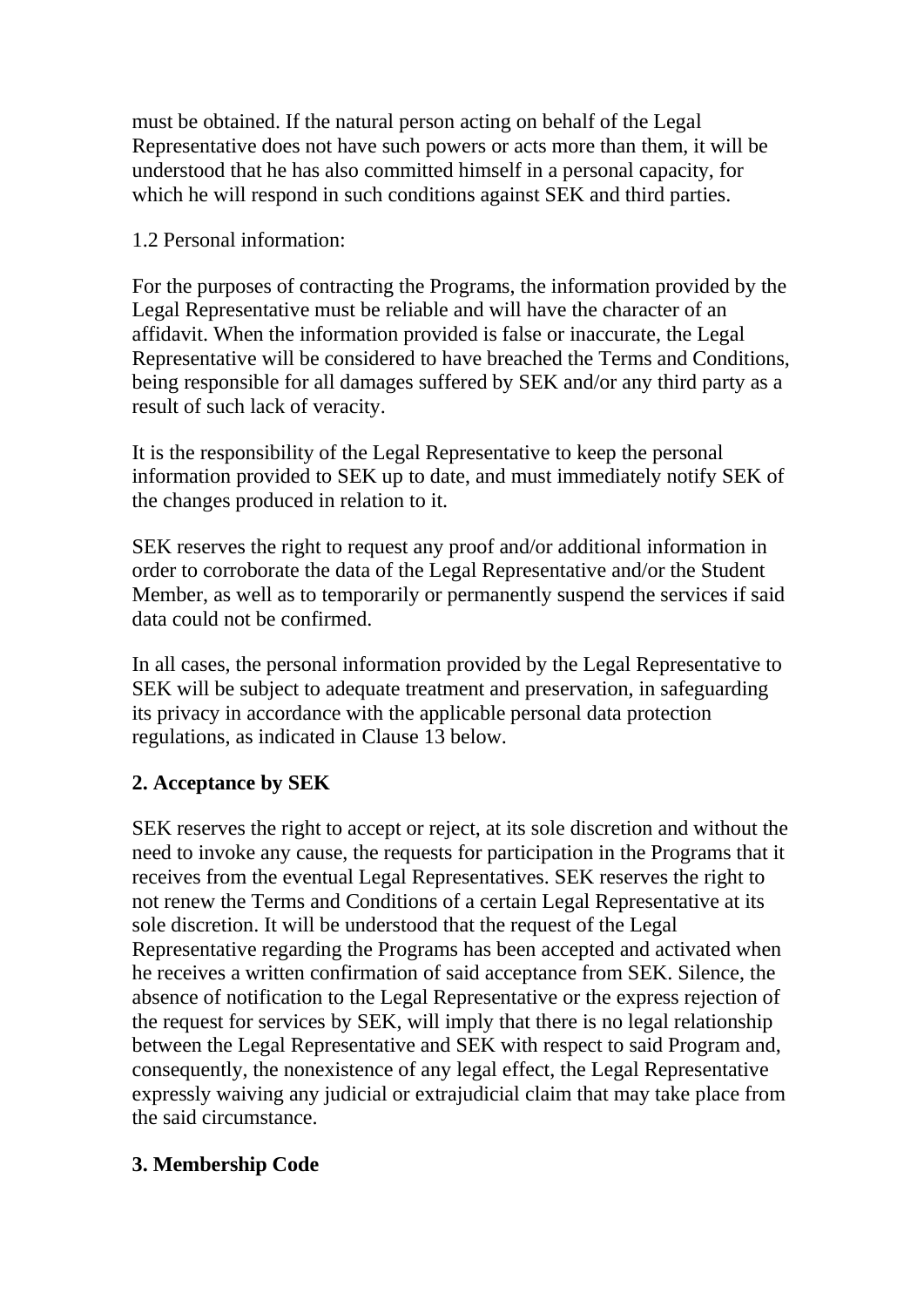The services provided by SEK have been conceived for the personal use of the Student Member, therefore the Membership Code may only be used by their Legal Representative. For these purposes, access to the personal area of the Website and the use of the International Program Code will be deemed to have been made by the Student Member and/or their Legal Representative.

The Legal Representative will assume the obligation to save and safeguard the Membership Code under his entire responsibility, as well as any related password, and must immediately inform SEK when they have lost their status of confidentiality.

The Legal Representative will be responsible for all operations carried out through his account, having to refrain from using the Website for illicit, illegal purposes or effects, contrary to good faith and public order, harmful to the rights and interests of third parties or that in any way may damage, disable or overload the Website or prevent its normal use. The Legal Representative must notify SEK immediately and by suitable and reliable means of any unauthorized use of your account, as well as the entry by unauthorized third parties, the forgetting of the password or any other circumstance that represents a risk of access or use by unauthorized third parties.

SEK does not assume any responsibility for damages that may arise from (i) the lack of availability and continuity of the operation of the Website; (ii) the interruption in the operation of the Website, technical deficiencies, computer failures or alterations in the service due to failures in the telephone lines, in the electrical network, in the data connection network or in servers; (iii) interruption in the operation of the Website due to malicious attacks by third parties, execution of malicious software, malware, etc., that affect the Website; (iv) the interruption in the service of the Website due to maintenance operations; or (v) negligent actions, abusive use or configuration errors or failures caused by the Legal Representative and/or the Student Member.

#### **4. International Educational Programs**

The Programs offered by SEK constitute a series of benefits to which the Student Member who is enrolled in accordance with the Terms and Conditions will have access, which will give access to:

- 1. Automatic and priority place reservation in any of the educational centers attached to the SEK International Institution around the world (subject to availability of space or quota).
- 2. Priority seat reservation at any of the Universities attached to the SEK International Institution around the world (subject to availability of space or quota).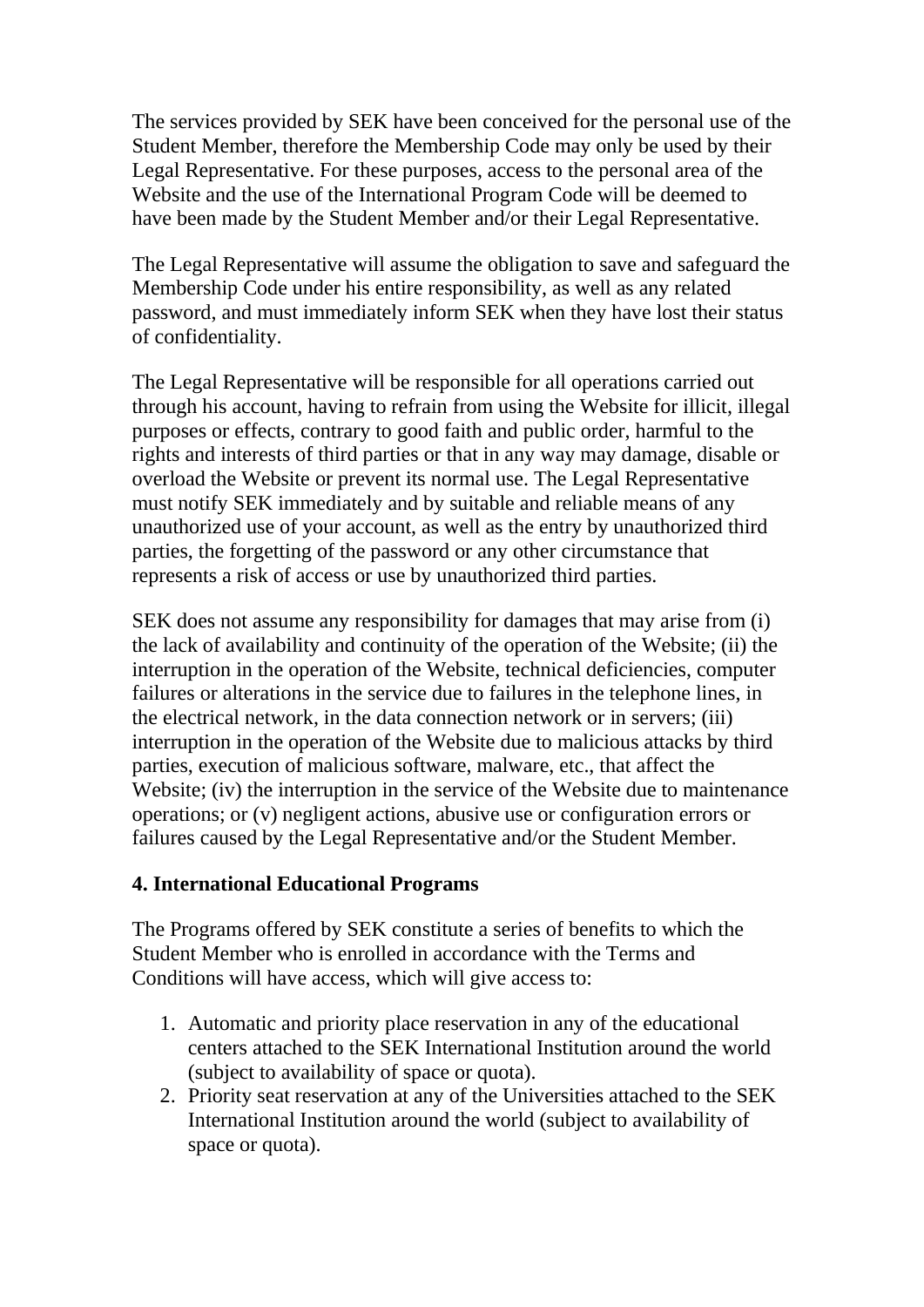- 3. Free reception of physical or digital, informative and training publications edited by the SEK International Institution, such as, for example, Monographs on Educational Orientation, SEK-International Magazine, Newsletter, etc.
- 4. Possibility of participating in the World Intersek (cultural or sports) that takes place every year in one of the centers attached to the SEK International Institution.
- 5. Possibility of participating in the study and intercultural programs that are developed in educational centers attached to the SEK International Institution.
- 6. Possibility of opting for study scholarships when entering any of the Universities attached to the SEK International Institution, and collaboration and intermediation for the management of total or partial scholarships in other universities and centers of higher studies.
- 7. Access to a Scholarship Guarantee granted by SEK that exclusively guarantees the value of the tuition, regulated education and meals of the student during the school year, in the event of the death of the person holding the guarantee and until the end of the school process of the Student Member in the School, for which the admissibility requirements provided for in clause 5 below must be met.
- 8. Possibility of participating in both face-to-face and virtual international projects and events organized by the educational centers attached to the SEK International Institution, such as collaborative work projects with other students from said centers, attendance and participation in international conferences and videoconferences, research competitions, etc.
- 9. Register, receive information and participate in the international network of Alumni of the educational centers attached to the SEK International Institution.

The Member Student will be able to use these Benefits during their entire school stage as long as they are part of an educational center attached to the SEK International Institution or, in the case of sections 4.3, 4.8 and 4.9, while they are part of the Alumni Club. These benefits may change or be substituted without prior notice by SEK for similar ones.

#### **5. Scholarship Guarantee**

SEK collaborates with the Schools linked to SEK International Institution to grant the Legal Representative the power to register as Holder of the Scholarship Guarantee.

In the event of the death of the Holder, the School will grant the possibility that the Beneficiary may use the Benefits in accordance with the provisions of this Clause.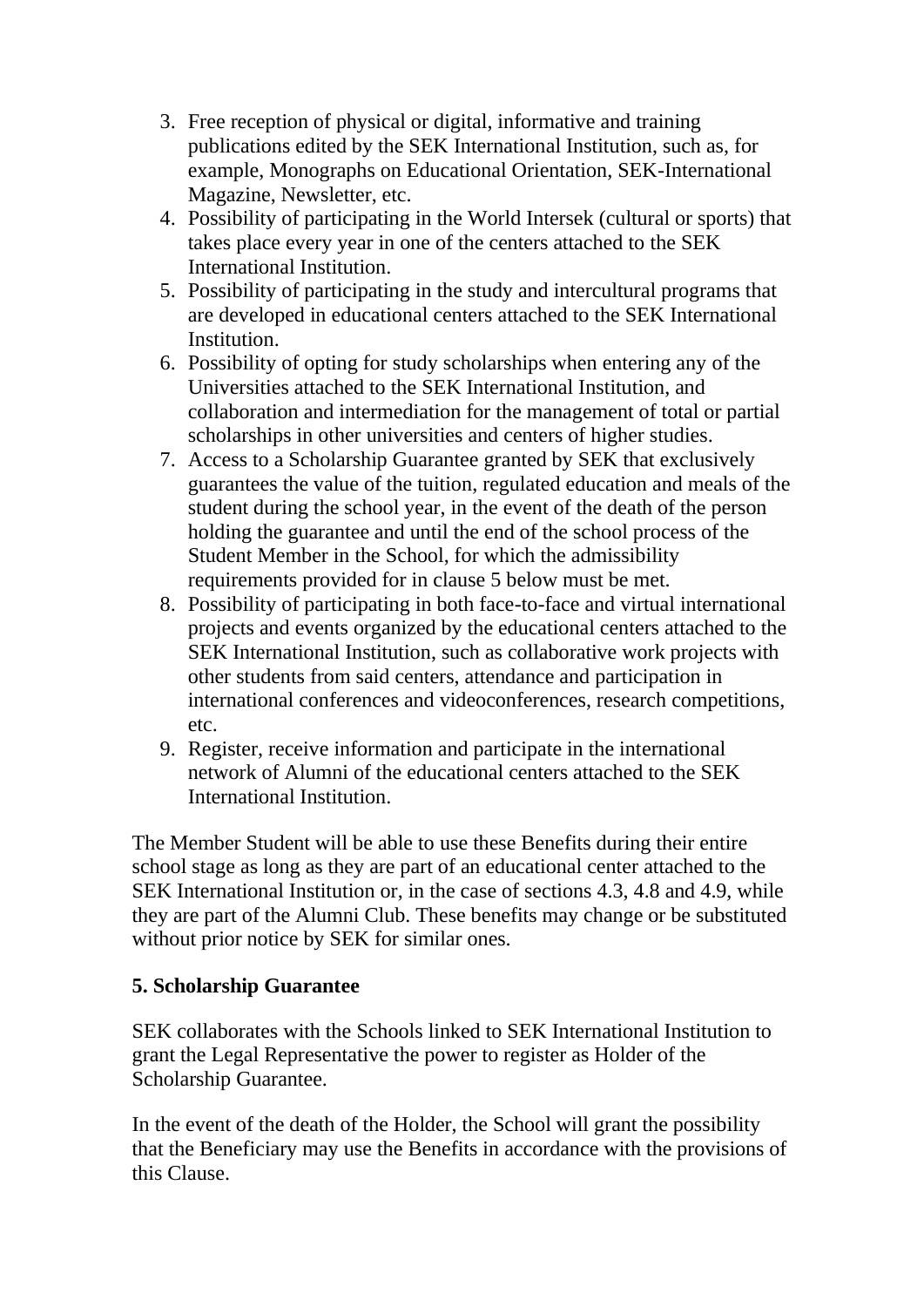The use of the Benefits will begin the month following the declaration of the death of the Holder and will continue until the end of the school process with the normal use of the Beneficiary (without repeating any course) at the School. Under no circumstances is the use of the Benefits guaranteed in an educational centre or school that is not part of the SEK International Institution Network. The Scholarship Guarantee is not subject to the economic evaluation of any kind in the event that due to force majeure the service is temporarily suspended or ceased to be provided.

The Scholarship Guarantee will be granted after an analysis of the circumstances and requirements that occur in each case, for which the School may request all the information it deems appropriate.

Benefits may not be granted:

- a. In cases of death due to suicide or serious or terminal illnesses of the Holder existing at the time of first registering for this service to the Holder.
- b. If the Holder, at the time of death, is not up-to-date with the payment of all the receipts issued by the School.
- c. When the teaching contract that joins the Holder with the School is not in force or when the school year has ended, the Holder has not renewed their place for the following year.
- d. In the cases in which the Holder cannot demonstrate a right of primogeniture or legal representation in favour of the Student Member.

SEK reserves the right to modify the characteristics of the benefits, coverage and exclusions offered by this service, conveniently communicating it to the Holders.

# **6. Insurance**

In some Programs, the Legal Representative must purchase travel, transportation or health insurance in order to protect the integrity of the Student Member, as well as to comply with destination legislation that may require it. If the Legal Representative does not agree to comply with the acquisition of specific insurance that is required by SEK or the corresponding authorities, the Student Member will not be able to access the Program, which will not generate any type of liability to SEK.

# **7. Changes and Modifications**

SEK may introduce all the changes and modifications it deems appropriate in its sole discretion, on the Terms and Conditions, and/or on the services and/or how they are provided, at any time, the sole publication of the changes being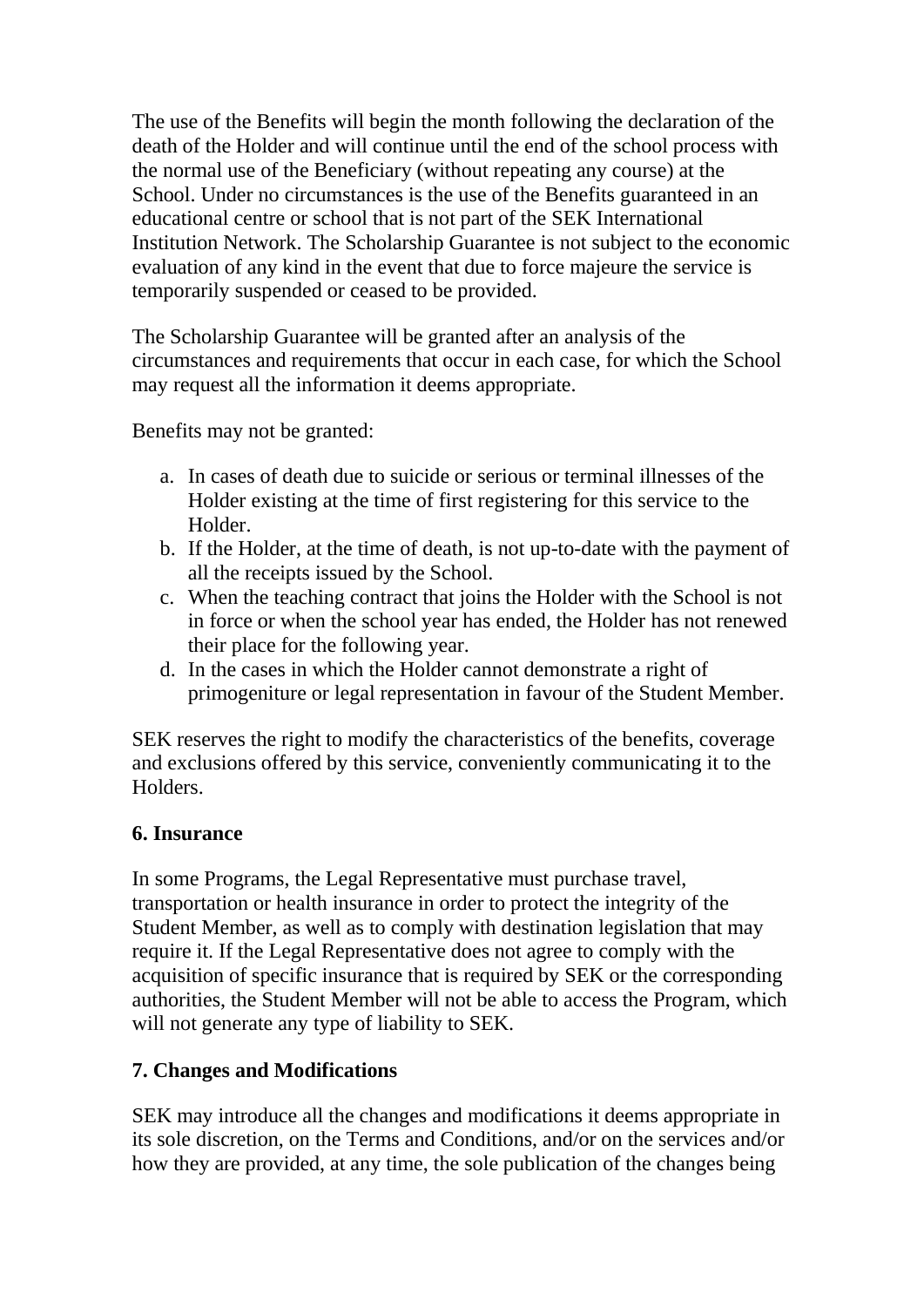sufficient, made on the Website. To this end, it is the responsibility of the Legal Representative to periodically enter the Website and become aware of the modifications.

#### **8. Availability of Programs**

SEK makes its best efforts to promote, maintain and improve the quality of its Programs. However, SEK does not guarantee the validity of a specific Program, so they could eventually be replaced by similar ones. Accordingly, the Legal Representative expressly waives any claim for the change or substitution of Programs for similar ones.

# **9. Sanctions. Suspension/interruption of service**

Without prejudice to other measures it deems pertinent, SEK will warn, temporarily suspend or permanently disable the access of the Student Member to the Programs if:

- a. Any law, the rights of a third party, public order, morality and good customs, the Terms and Conditions, or the particular provisions of the Programs will be violated.
- b. It will be shown that the Legal Representative does not have the legal representation of the Student Member.
- c. Some kind of disciplinary anomaly occurs during one of the Programs that entail the decision of SEK to suspend access to the Programs.
- d. The Legal Representative breaches his contractual obligations.
- e. The Legal Representative becomes delinquent concerning the payment of any of the obligations contracted in the educational services contract signed with the School.
- f. The Legal Representative incurs malicious or fraudulent conduct or acts.
- g. The identity of the Legal Representative and/or the Student Member could not be verified or any information provided by the Legal Representative was erroneous or could not have been confirmed.

# **10. Payment and billing for services**

The Legal Representative will pay SEK the membership fees to access the Programs in accordance with the current price that will be communicated to the Legal Representative.

The price will be paid individually for each of the Student Members who are in charge of the Legal Representative, if applicable.

10.1 Price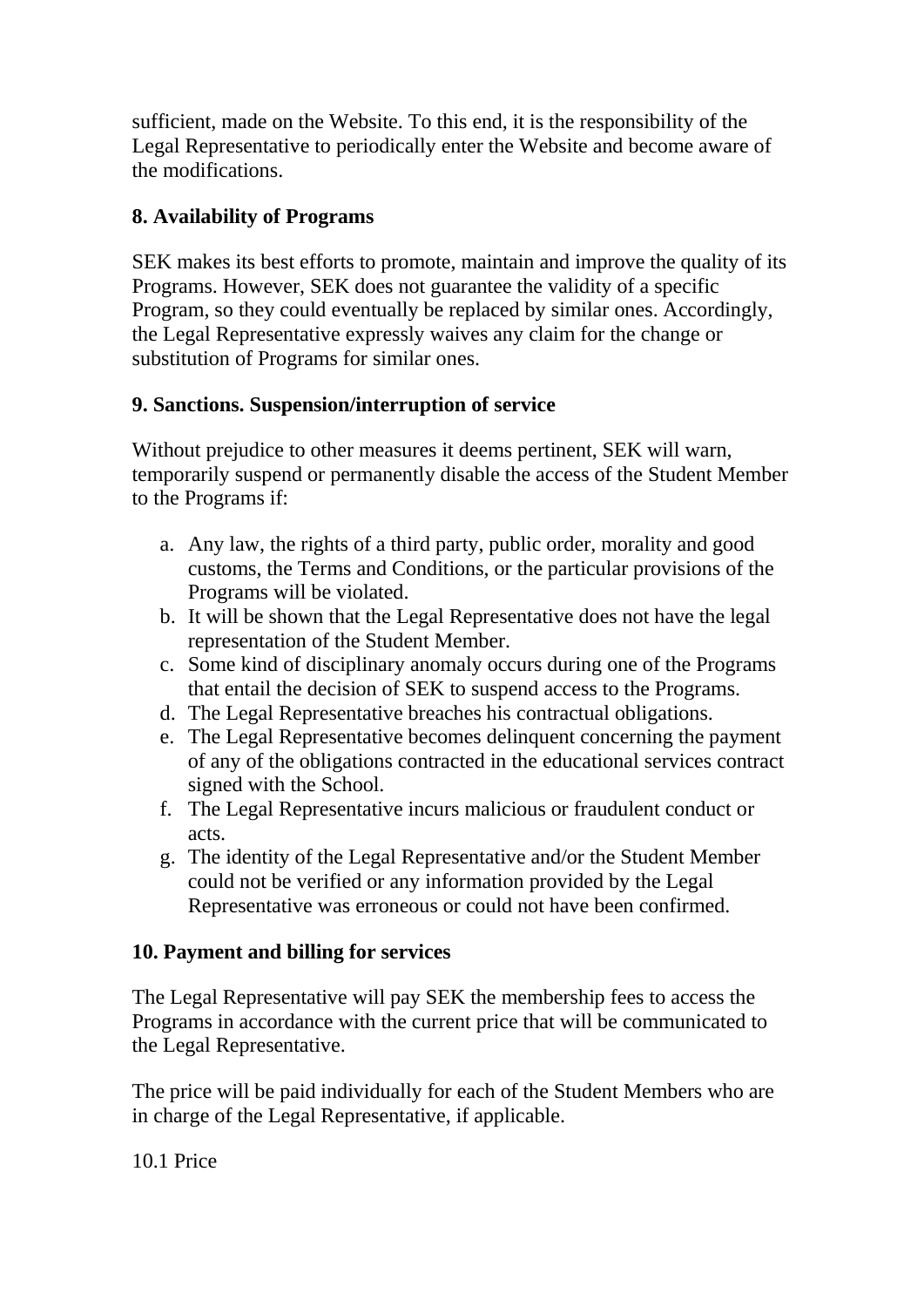The membership fees to the Programs are non-refundable and are published in the personal account of the Student Member within the Website.

10.2 About the payment method

The Student Member must pay the membership fees to the Programs before the expiration date that will be formally communicated.

10.3 Of non-payment

Failure to pay before the due date will be considered an automatic default by the Legal Representative, without any need for any notice from SEK. Said delinquency will generate an interest in charge of the Legal Representative according to the rate that will be formally communicated.

Likewise, the non-payment of any of the amounts attributable to the Legal Representative with respect to each of the Member Students under their charge will empower SEK to suspend, interrupt or cancel the services provided to each Member Student, individually.

10.4 Modifications and validity of the price

Price modifications will be formally communicated to the Legal Representative.

# **11. Termination**

The Terms and Conditions will be considered terminated if the contract with the School is terminated as well. The termination of the contract, for this reason, will not release the Legal Representative regarding the amounts owed at the time it occurs.

# **12. Partial Nullity**

The nullity or legally declared illegality of any of the stipulations of the Terms and Conditions will not affect the validity, legality and enforceability of the other unquestioned stipulations.

# **13. Protection of Personal Data**

As the person responsible for the data that the Legal Representative may provide during the contractual relationship, SEK informs that the processing of your personal data will be the object of adequate treatment and preservation, in safeguarding the privacy of the same in accordance with the data protection regulations personal that may be applicable, as well as the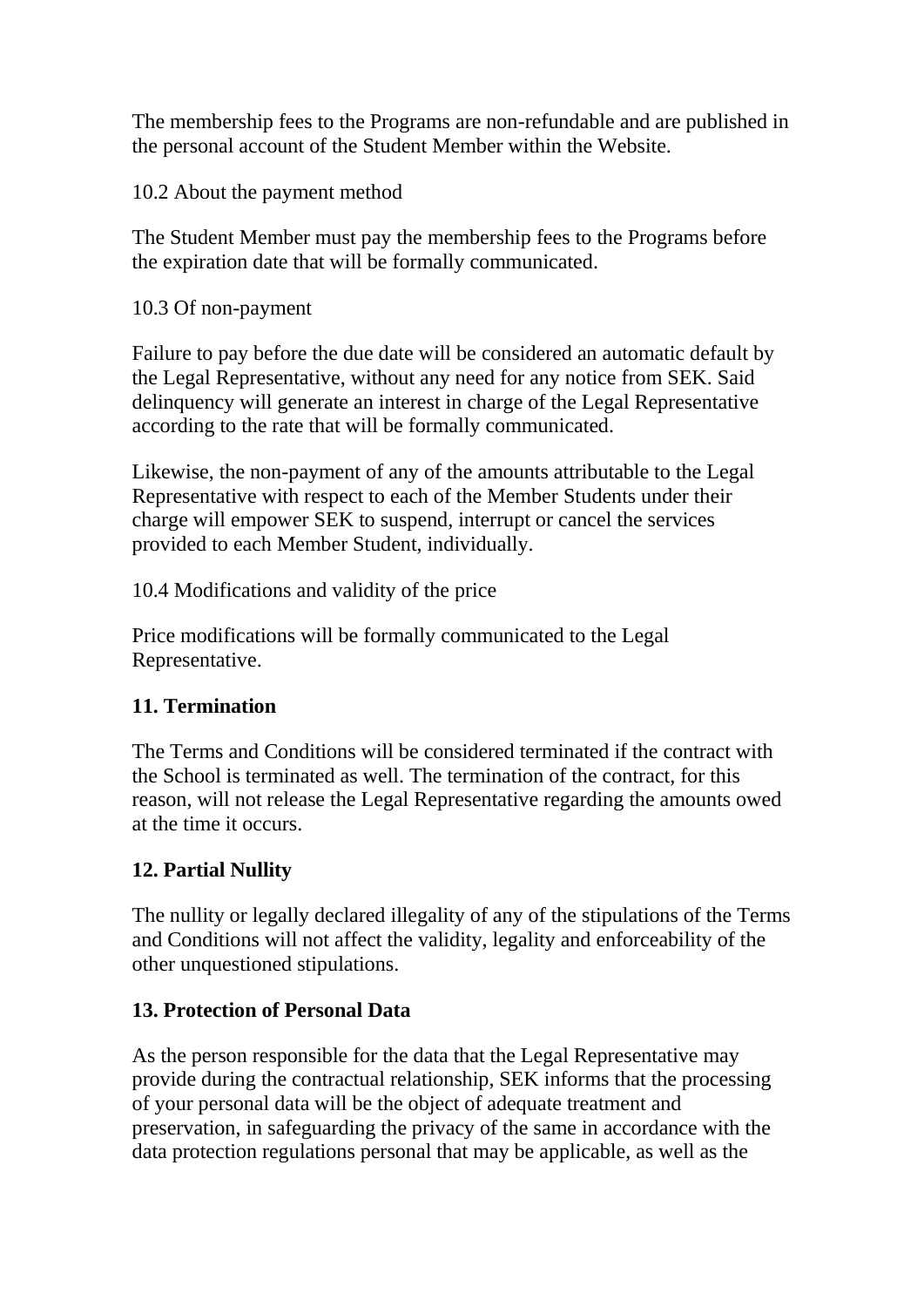GDPR. SEK informs that the treatment will be carried out under the following detail:

| <b>RESPONSIBLE</b><br><b>FOR THE</b><br><b>TREATMENT</b><br><b>PURPOSE OF</b><br>THE<br><b>TREATMENT</b> | <b>SEK Institutional Communications Corporation, with</b><br>address at 10333 Diego Drive South, Boca Raton, Florida<br>(United States) 334.<br>SEK uses your data to carry out comprehensive<br>management of the SEK International Membership,<br>which involves:<br>Help with the Student Member participation in the<br>$\bullet$<br>Programs.<br>Attend the collection of the corresponding<br>$\bullet$<br>membership charges.<br>Facilitate access and use of computer tools and<br>other resources made available to the Legal<br>Representative and Student Member as a<br>complement to training or extracurricular<br>activities.<br>Contact the Legal Representative in the cases set<br>$\bullet$<br>forth in these Terms and Conditions.<br>Carry out commercial communication and<br>marketing tasks (newsletter, a publication of<br>photographs on social networks, information on<br>the international network of Former Students,<br>monographs on Educational Guidance, etc.).<br>Communicate to the public authorities with<br>$\bullet$<br>competence in educational matters of any<br>information that, in compliance with a legal<br>obligation, must be provided. |
|----------------------------------------------------------------------------------------------------------|--------------------------------------------------------------------------------------------------------------------------------------------------------------------------------------------------------------------------------------------------------------------------------------------------------------------------------------------------------------------------------------------------------------------------------------------------------------------------------------------------------------------------------------------------------------------------------------------------------------------------------------------------------------------------------------------------------------------------------------------------------------------------------------------------------------------------------------------------------------------------------------------------------------------------------------------------------------------------------------------------------------------------------------------------------------------------------------------------------------------------------------------------------------------------------------------|
| <b>RECIPIENTS OF</b><br><b>THE DATA</b>                                                                  | Your data will be shared with Public Administrations,<br>with the educational centers attached to the SEK<br>International Institution and other entities with which<br>SEK collaborates for the execution of the Programs.                                                                                                                                                                                                                                                                                                                                                                                                                                                                                                                                                                                                                                                                                                                                                                                                                                                                                                                                                                |
| <b>LEGITIMATION</b><br><b>FOR THE</b><br><b>TREATMENT</b>                                                | The legal bases that legitimize the processing of your<br>data are:<br>Execution of the SEK International Membership,<br>those<br>purposes necessary for the<br>for<br>all<br>maintenance of the corresponding contractual<br>relationships.                                                                                                                                                                                                                                                                                                                                                                                                                                                                                                                                                                                                                                                                                                                                                                                                                                                                                                                                               |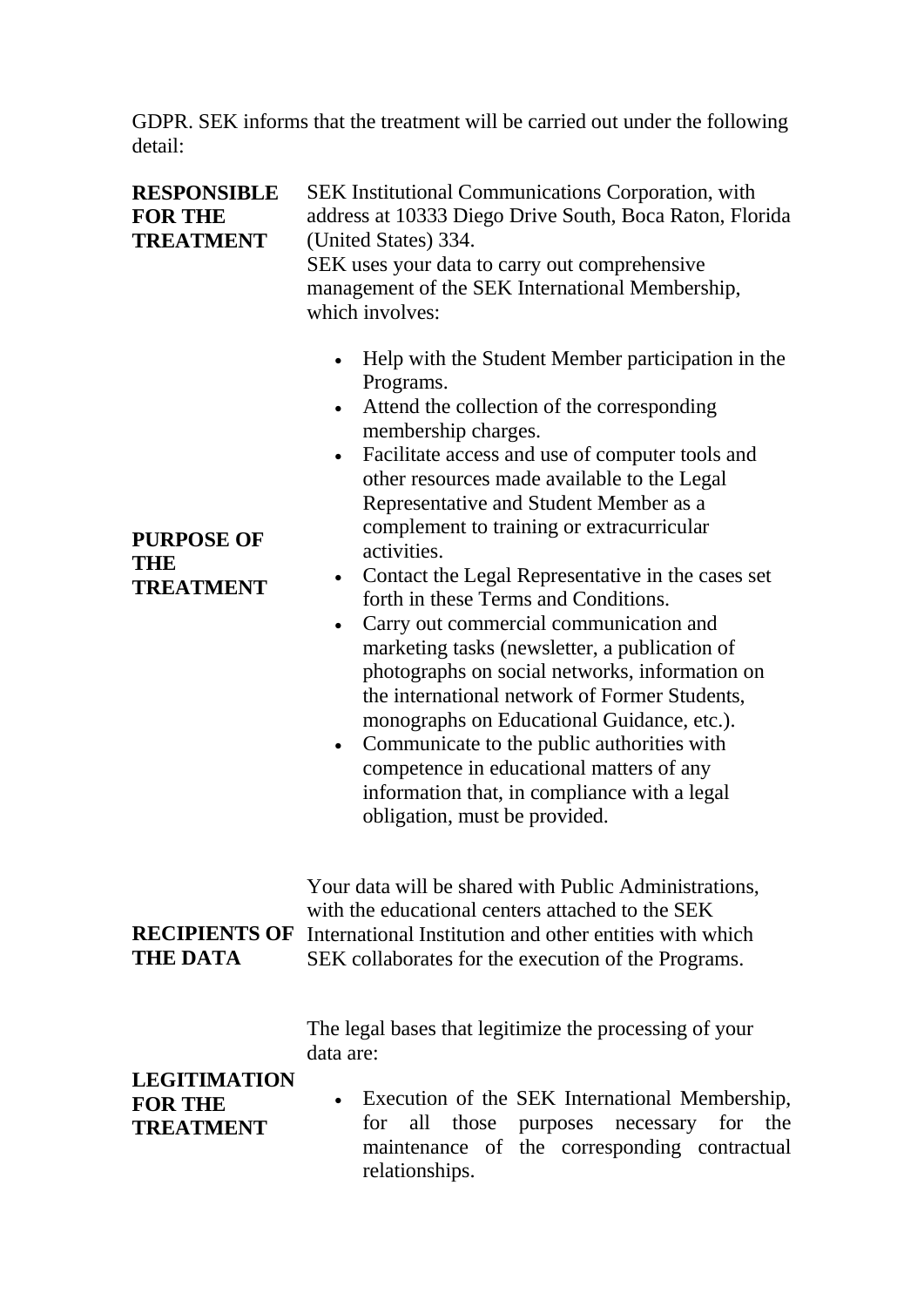Consent for voluntary and optional activities for the Student Member.

#### **YOUR RIGHTS** You can access, rectify or delete the data, as well as exercise your right to portability by contacting [dpo@edusek.net](mailto:dpo@edusek.net)

In case of a personal data breach, a notification can be made to [dpo@edusek.net.](mailto:dpo@edusek.net)

The Legal Representative acknowledges being informed that the processing of the personal data recorded in the Terms and Conditions is independent of the data processing carried out by SEK Budapest Preschool, Primary School and Secondary School and its Data Processing Policy.

# **14. Jurisdiction and Applicable Law**

The Terms and Conditions will be governed in all their points by the laws in force in the School. Any controversy derived from the Terms and Conditions, their existence, validity, interpretation, scope or compliance, will be submitted to the courts of the domicile of the School. These Terms and Conditions shall accordingly be governed by the rules of the Hungarian law.

Parties hereby state that SEK Budapest Preschool, Primary School and Secondary School shall not be held liable for complying with the provisions of the Terms and Conditions.

The declaration on the use of data forms an annex to the Terms and Conditions.

# **15. Assignment**

The Legal Representative is not allowed to assign the rights and obligations under the Terms and Conditions to a third party.

Signed: Signed: Stan Daniel

Legal Representantive SEK